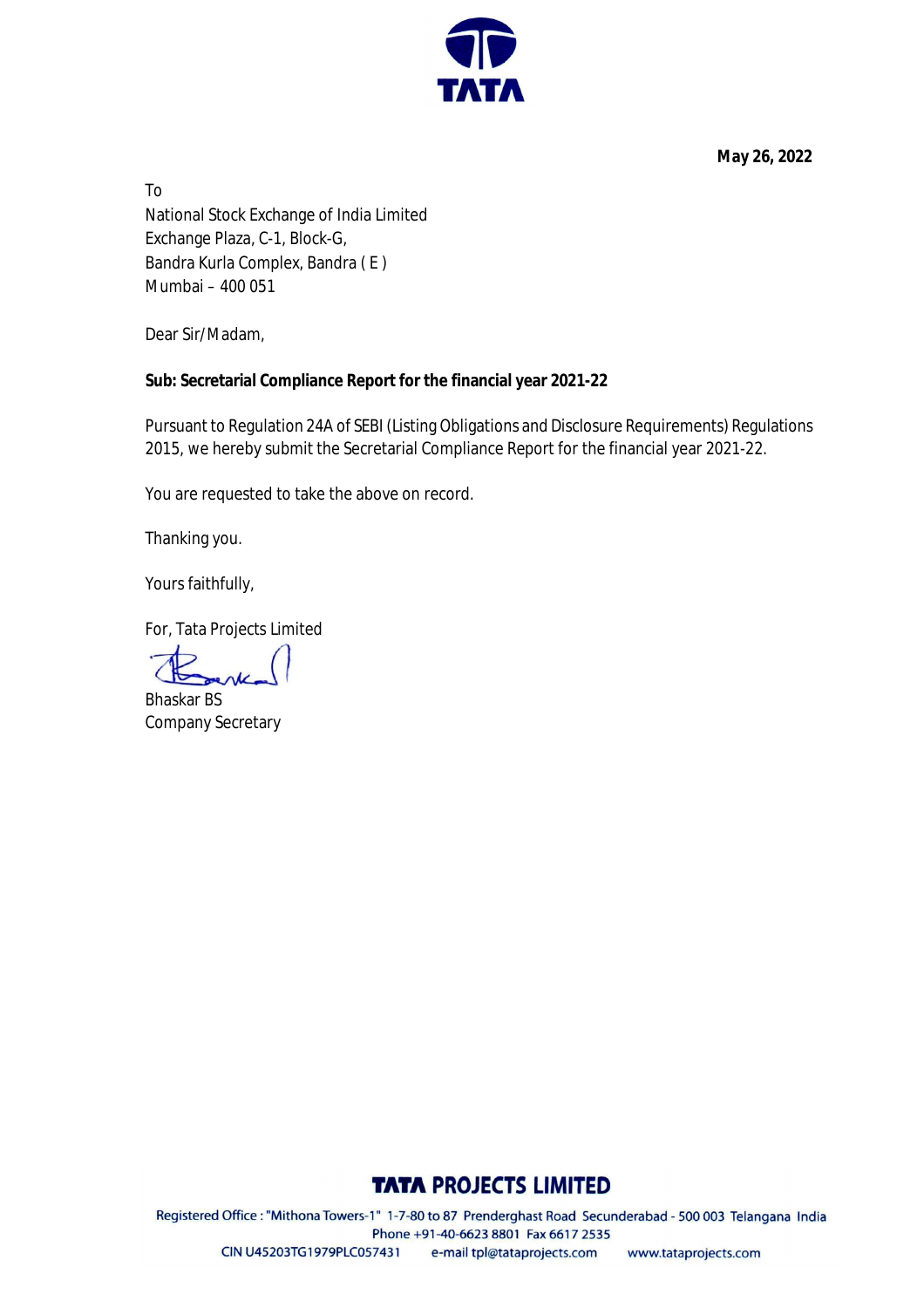Shalini Deen Dayal & Associates COMPANY SECRETARIES

"Kiranmala" 2nd Floor, 98 Tower Street Lane Opp. Swapnalok Complex Secunderabad - 500 003. Telangana. India Phone: 040 - 27894347,  $\overrightarrow{u}$  +91 6305126805 Email: shaliniddassociates@gmail.com deendayalshalini@gmail.com

## **SECRETARIAL COMPLIANCE REPORT OF TATA PROJECTS LIMITED FOR THE YEAR ENDED 31ST MARCH 2022**

To Tata Projects Limited Mithona Towers Prenderghast Road Secunderabad-500003

The provisions of regulation 16 to 27 of Chapter IV of Securities and Exchange Board of India (Listing Obligations and Disclosure Requirements) Regulations, 2015 have been made applicable on high value debt listed entities with effect from September 7, 2021 and accordingly,

We, Shalini Deen Dayal & Associates have examined:

- a) all the documents and records made available to us and explanation provided by **Tata Projects Limited** ("the listed entity"),
- b) the filings/ submissions made by the listed entity to the stock exchanges,
- c) website of the listed entity,
- d) any other document/ filing, as may be relevant, which has been relied upon to make this certification,

for the year ended March 31, 2022 ("Review Period") in respect of compliance with the provisions of:

- a) the Securities and Exchange Board of India Act, 1992 ("SEBI Act") and the Regulations, circulars, guidelines issued thereunder; and
- b) the Securities Contracts (Regulation) Act, 1956 ("SCRA"), rules made thereunder and the Regulations, circulars, guidelines issued thereunder by the Securities and Exchange Board of India ("SEBI");

The specific Regulations, whose provisions and the circulars/ guidelines issued thereunder, have been examined, include: -

- a) Securities and Exchange Board of India (Listing Obligations and Disclosure Requirements) Regulations, 2015;
- b) Securities and Exchange Board of India (Issue of Capital and Disclosure Requirements) Regulations, 2018; (Not applicable to the Company during the review period)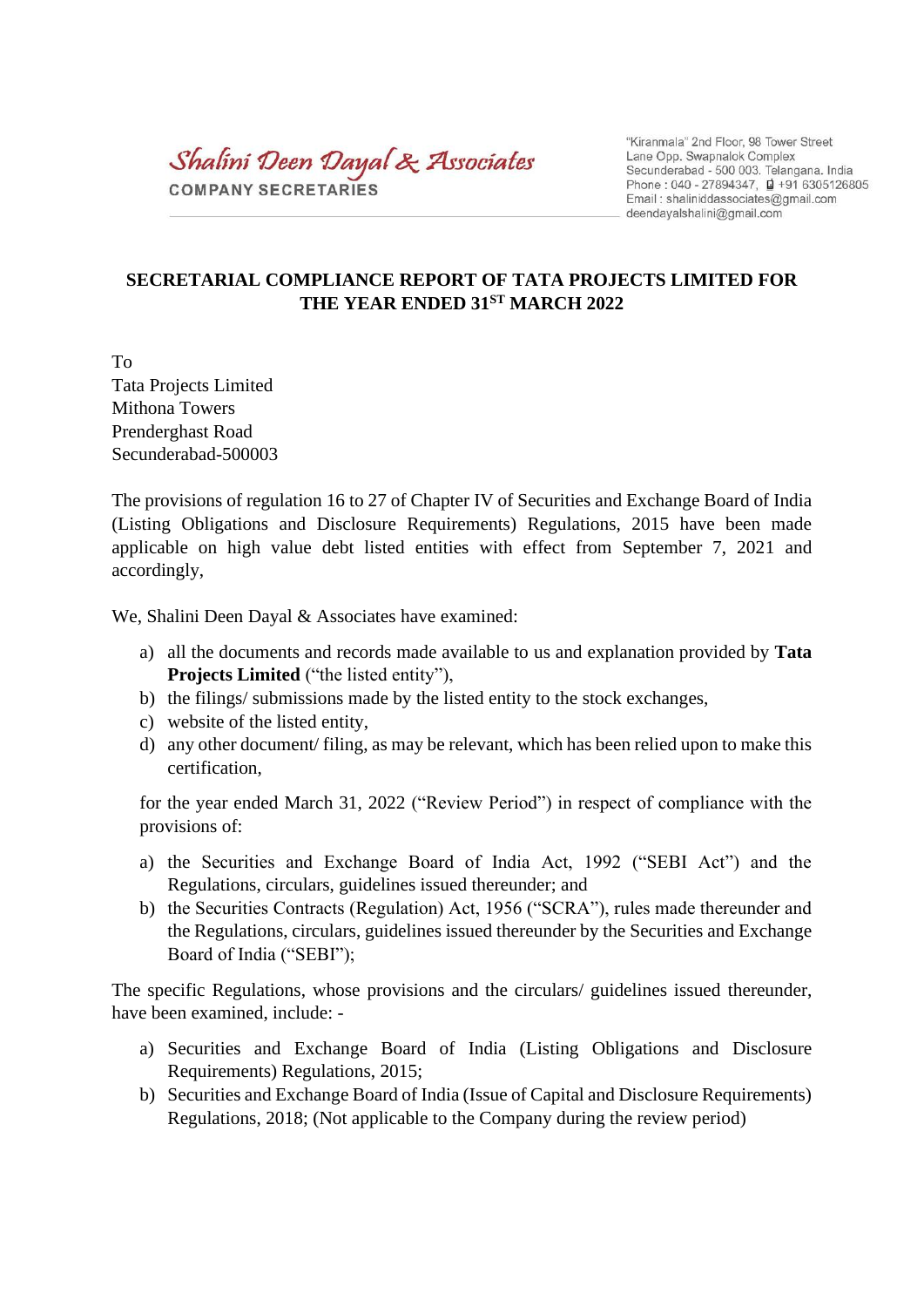- c) Securities and Exchange Board of India (Substantial Acquisition of Shares and Takeovers) Regulations, 2011; (Not applicable to the Company during the review period)
- d) Securities and Exchange Board of India (Buyback of Securities) Regulations, 2018; (Not applicable to the Company during the review period)
- e) Securities and Exchange Board of India (Share Based Employee Benefits) Regulations, 2014 and Securities and Exchange Board of India (Share Based Employee Benefits and Sweat Equity) Regulations, 2021; (Not applicable to the Company during the review period)
- f) Securities and Exchange Board of India (Issue and Listing of Debt Securities) Regulations, 2008 and Securities and Exchange Board of India (Issue and Listing of Non-Convertible Securities) Regulations, 2021;
- g) Securities and Exchange Board of India (Issue and Listing of Non- Convertible and Redeemable Preference Shares) Regulations, 2013; and Securities and Exchange Board of India (Issue and Listing of Non- Convertible Securities) Regulations, 2021; (Not applicable to the Company during the review period)
- h) Securities and Exchange Board of India (Prohibition of Insider Trading) Regulations, 2015;
- i) Securities and Exchange Board of India (Depositories and Participants) Regulations, 2018;

and circulars/ guidelines issued thereunder;

and based on the above examination and considering the relaxations granted by the Ministry of Corporate Affairs and Securities and Exchange Board of India warranted due to the spread of the COVID-19 pandemic; We hereby report that, during the Review Period:

(a) The listed entity has complied with the provisions of the above Regulations and circulars/ guidelines issued thereunder, except in respect of matters specified below: -

| Sl.No. | <b>Compliance Requirement</b><br>(Regulations/circulars/<br>guidelines including<br>specific clause) | <b>Deviations</b> | <b>Observations/ Remarks of the</b><br><b>Practicing</b><br><b>Company Secretary</b>                                                                                                                                                                                                                                                                                                                                                   |
|--------|------------------------------------------------------------------------------------------------------|-------------------|----------------------------------------------------------------------------------------------------------------------------------------------------------------------------------------------------------------------------------------------------------------------------------------------------------------------------------------------------------------------------------------------------------------------------------------|
| 1.     | Regulation 15 to 27 of SEBI<br>LODR, 2015                                                            |                   | As regards the compliance of<br>Regulations $17(1)(b)$ and $23$ of SEBI<br>LODR, 2015 made applicable to the<br>Company effective September 7,<br>2021 on a comply or explain basis<br>until March 31, 2023, the Company<br>has been providing the necessary<br>explanation in the<br>quarterly<br>compliance report on Corporate<br>Governance submitted to the Stock<br>Exchange under Regulation $27(2)$ (a)<br>of SEBI LODR, 2015. |